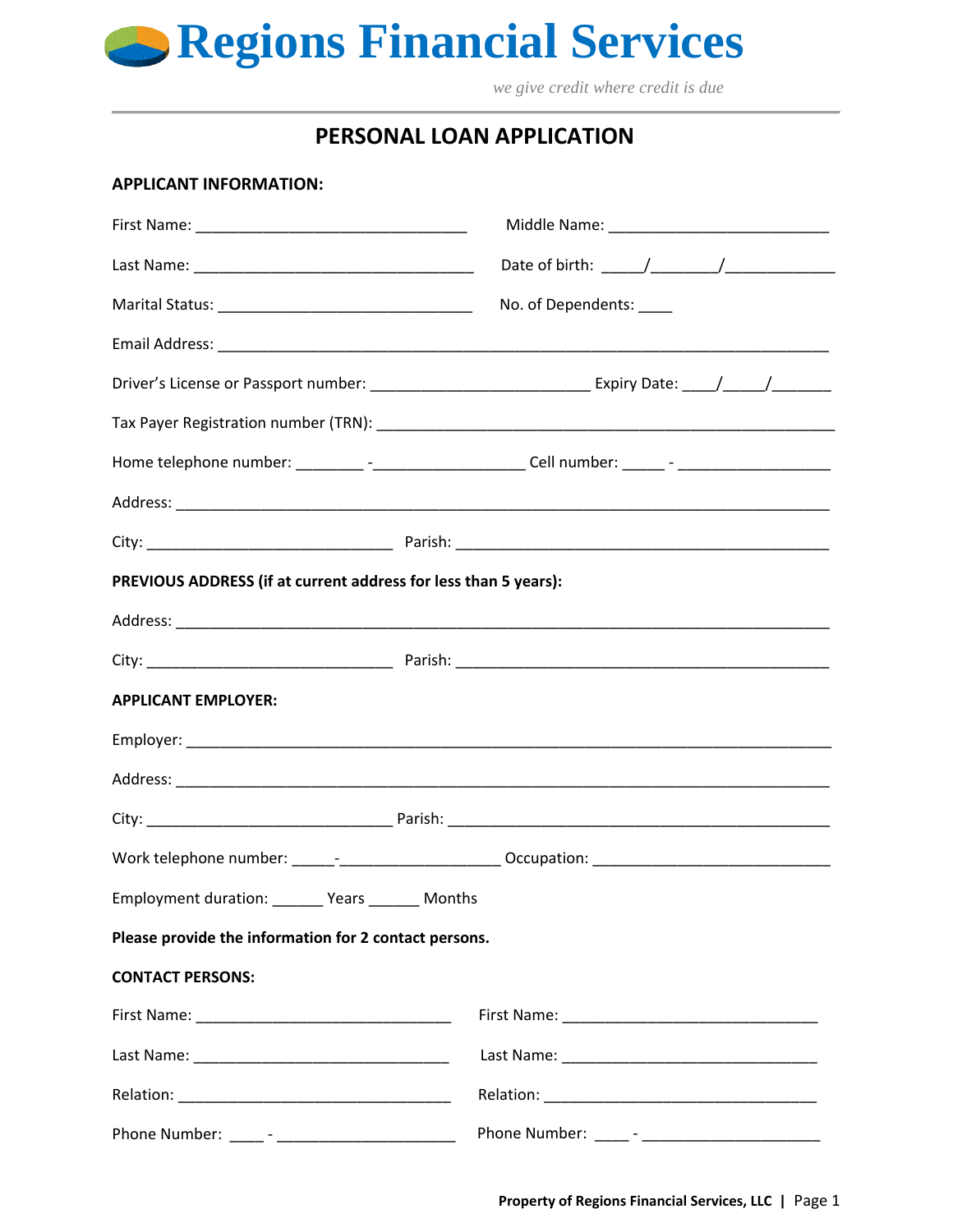

 *we give credit where credit is due*

## **GUARANTOR INFORMATION:**

|                                                                                                      | No. of Dependents: |
|------------------------------------------------------------------------------------------------------|--------------------|
|                                                                                                      |                    |
|                                                                                                      |                    |
|                                                                                                      |                    |
| Home telephone number: _________ -_______________________Cell number: ______ - ____________________  |                    |
|                                                                                                      |                    |
|                                                                                                      |                    |
|                                                                                                      |                    |
| <b>GUARANTOR EMPLOYER:</b>                                                                           |                    |
|                                                                                                      |                    |
|                                                                                                      |                    |
|                                                                                                      |                    |
| Work telephone number: _______________________________Occupation: __________________________________ |                    |
| Employment duration: _______ Years _______ Months                                                    |                    |
|                                                                                                      |                    |
| <b>CONTACT PERSON:</b>                                                                               |                    |
|                                                                                                      |                    |
|                                                                                                      |                    |
|                                                                                                      |                    |
|                                                                                                      |                    |